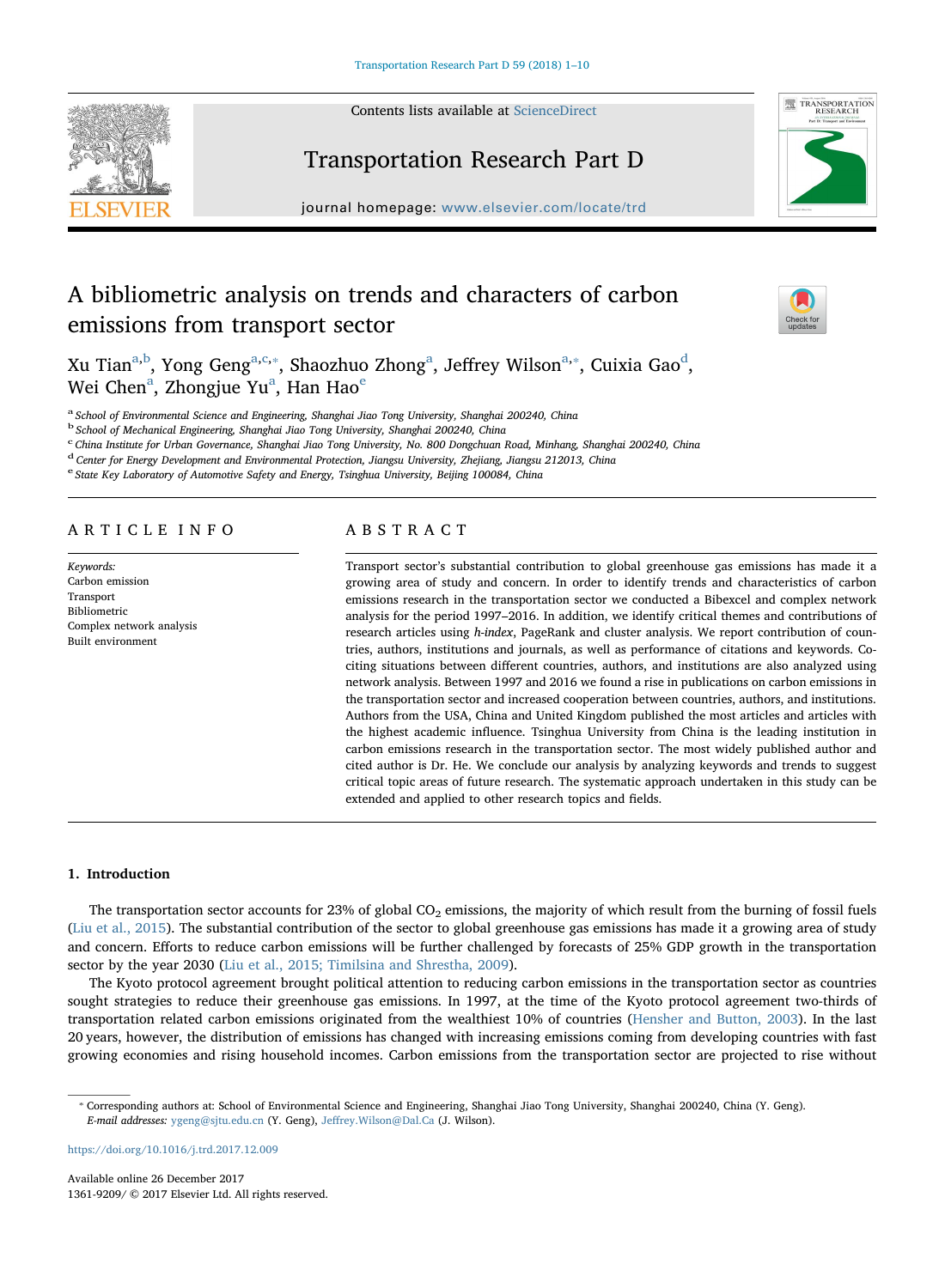substantial technological advancements and behavior changes. Reducing emissions from the transportation sector is critical to reach the Paris Agreement's goal of keeping global temperature rise below 2 degrees Celsius above pre-industrial levels.

Research on carbon emissions in the transportation sector have mainly focused on three key areas: trends and drivers of emissions; scenario analysis of future emissions; strategies to limit or reduce transportation related carbon emissions.

#### (1) Trends and drivers of carbon emissions in the transportation sector

Michaelis and Davidson reviewed greenhouse gas mitigation measures in the transportation sector, concluding that to reduce carbon emissions requires technological innovation to offset future growth. Policy changes alone, they argue, would not be adequate ([Michaelis and Davidson, 1996\)](#page-9-1). Chapman conducted a review of transport and climate change focusing primarily on approaches to reduce emissions from personal vehicles, road freight and aviation. The review found that adoption of energy efficient technologies requires behavior changes and policy support ([Chapman, 2007](#page-8-1)). Lakshmanan and colleagues explored driving factors underlying transportation CO<sub>2</sub> emissions in the USA using decomposition analysis. Results of their analysis identified the three most important factors driving emissions to be growth in per capita vehicle kilometers travelled, population, and GDP ([Lakshmanan and Han, 1997](#page-9-2)). Timilsina and colleagues explored rising transportation related CO<sub>2</sub> emissions in selected Asian countries between the years 1980 and 2005. The authors found that modal shift, increasing GDP per capita, fuel mix, and emission coefficients explained rising emission in the selected countries ([Timilsina and Shrestha, 2009](#page-9-3)).

#### (2) Forecasting future transportation related emissions and scenario analysis

Hao and his colleagues developed a bottom-up model to simulate energy consumption and greenhouse gas emissions of China's passenger vehicle fleet under five different scenarios including constraining vehicle registration, reducing vehicle travel, strengthening fuel consumption rates, vehicle downsizing and promoting electric vehicle penetration. Implementing all five measures together, the authors found, would reduce fuel consumption by 37% by 2030 in comparison to the reference scenario ([Hao et al., 2011](#page-8-2)). Karplus and his colleagues evaluated the impacts of Corporate Average Fuel Economy (CAFE) policy on transportation related carbon emissions in the USA over the period 2015 to 2030 ([Karplus and Paltsev, 2012\)](#page-8-3). The authors' analysis of implementing a 5% CAFE policy would reduce gasoline use by 25 billion gallons per year, reduce CO<sub>2</sub> emissions by 190 million metric tons per year and cost \$25 billion per year relative to a no CAFE standard baseline.

#### (3) Strategies to limit or reduce transportation related carbon emissions

Research on strategies to reduce carbon emissions in the transportation sector have mainly focused on the adoption of alternative fuel sources with lower carbon content ([Cuda et al., 2012; Kumarappan et al., 2011; Aryanpur and Sha](#page-8-4)fiei, 2015) or the adoption of energy efficient technologies such as electric or fuel cell powered vehicles ([Weiss et al., 2011; Pavlovic et al., 2016; Mohamed, 2016](#page-9-4)). Shiau and Michalek looked at optimal design and allocation vehicles to minimize life cycle greenhouse gas emissions [\(Shiau and](#page-9-5) [Michalek, 2010\)](#page-9-5). Krauss and his colleagues reviewed studies related with powertrain market penetration scenarios to optimize fleet composition see [\(Krause et al., 2030\)](#page-8-5). They formulated Bayesian Belief Networks to predict how future technology and policy scenarios will influence market shares of different vehicle types. Bishop and his colleagues modelled contributions of vehicle downsizing, technology switching and changes in VKT necessary to determine an optimum UK passenger vehicle fleet composition to reduce greenhouse gas emissions [\(Bishop et al., 2016\)](#page-8-6). Ehmke and his colleagues explored reducing the number and length of trips using personal vehicles, through changes in routing, modal shift and transport infrastructure [\(Ehmke et al., 2016\)](#page-8-7).

The aforementioned studies highlight aspects of a rapidly growing body of research. No articles, however, have attempted to summarize scientific development based on bibliometric and network analyses to review this topic systematic in the existing literature databases. To fill this gap, we propose a systematic approach combining bibliometric and complex network analyzes to comprehensively review carbon emissions research in the transportation sector. Given the breadth of research on the topic, a systematic review will help researchers understand key developments and patterns in such a field over time, identify major contributions and contributors, and direct their research agendas. Systematic reviews differ from traditional narrative reviews by employing a replicable, scientific and transparent process that minimizes selection bias inherent in exhaustive literature searches [\(Vrabel, 2015](#page-9-6)). Using this unique approach, we identify trends and characteristics of carbon emissions research in the transportation sector from 1997 to 2016. Specifically, we identify thematic developments, contributions by country, institutions, authors and journals as well as cooperation between different countries, institutions, and authors. Based on the results we suggest several important areas of future research, particularly with the potential application of renewable and sustainable energy sources in the transportation sector. The rest of the paper is structured as follows: Section [2](#page-1-0) describes data collection tools and methodological approaches; Section [3](#page-3-0) presents results of the bibliometric and complex network analyzes; and, Section [4](#page-8-8) summarizes key findings and highlights a research agenda forward.

#### <span id="page-1-0"></span>2. Methodology, data collection and treatment

#### 2.1. Methodology

We use a hybrid approach to systematically review research on carbon emissions in the transportation sector integrating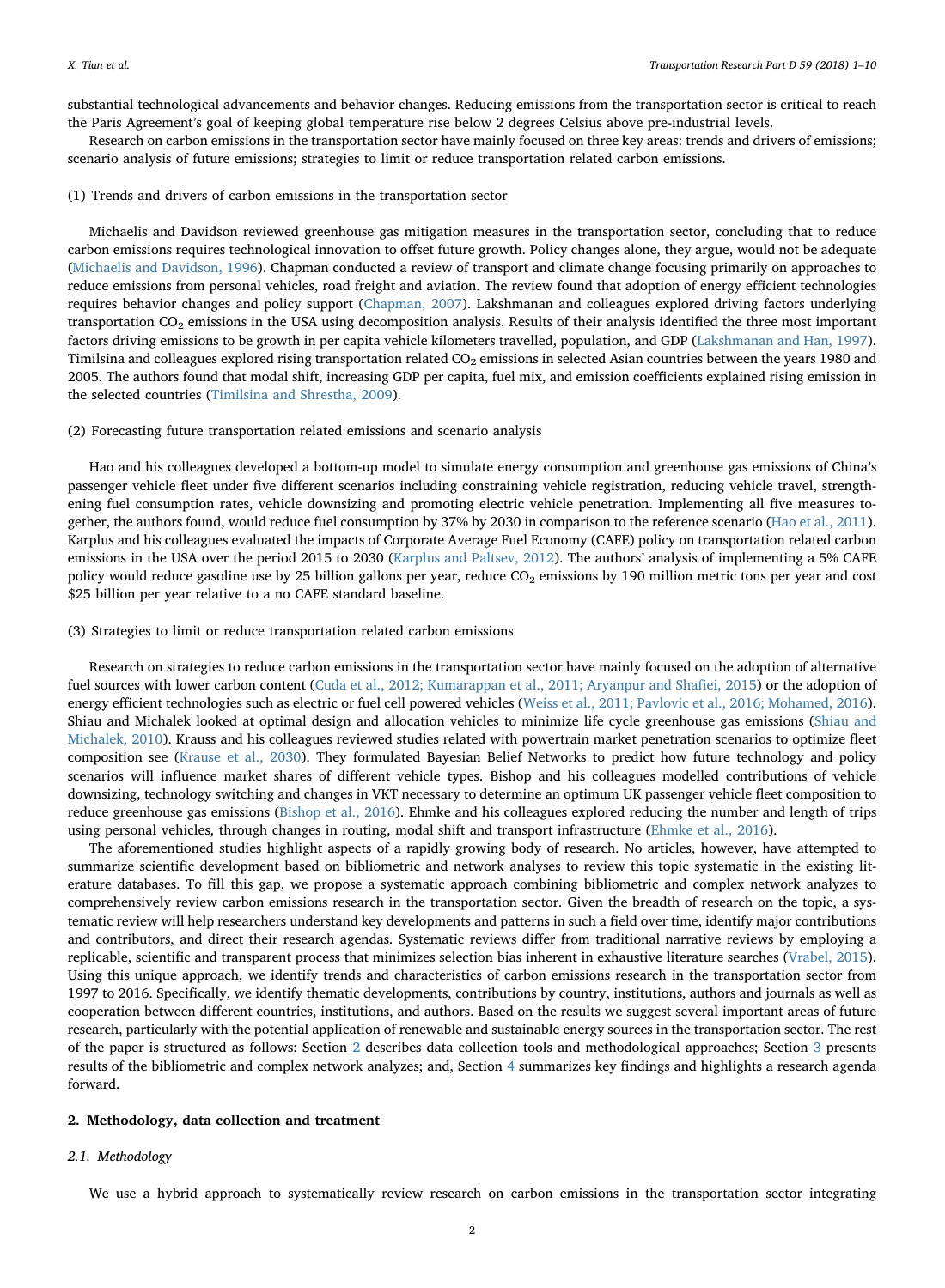<span id="page-2-0"></span>

Fig. 1. The general flow chart with literature analysis (note: for keywords analysis, \*presents "truncation symbol" which is used for searching vocabularies' plurality and derivate).

bibliometric, network, cluster and PageRank analyzes. A description of the research process and integration of analytical tools is shown in [Fig. 1](#page-2-0).

## 2.1.1. Bibliometric analysis

To carry out the bibliometric analysis we used Bibexcel. Bibexcel is a versatile bibliometric tool developed by Persson [\(Persson](#page-9-7) [et al., 2009](#page-9-7)) and is widely regarded as a flexible data management and analytical tool [\(Zheng et al., 2015](#page-9-8)). Bibexcel allows users to easily import data from research databases such as Web of Science and Scopus, and links with other software tools, such as Pajek, Excel, SPSS, and Gephi ([Fahimnia et al., 2015](#page-8-9)). For a detailed description of Bibexcel see [Persson et al. \(2009\) and](#page-9-7) Šubelj et al. [\(2014\).](#page-9-7)

## 2.1.2. Network analysis

Network analysis identifies patterns, linkages and relationships among interacting units [\(Wolfe, 1994\)](#page-9-9). In literature reviews, network analysis is used to create a network of nodes that represent research papers, keywords, countries, institutions, and authors to understand contributions and relationships among nodes. This study uses the network analytical tool Gephi. Gephi is an awardwinning, open-source platform well suited to visualize and manipulate large datasets ([Gephi, 2014\)](#page-8-10).

#### 2.1.3. Cluster analysis

Cluster analysis is increasingly used in bibliometric studies to understand actors, relationships and ideas shaping the development of a field or research topic [\(Everitt and Cluster, 2011](#page-8-11)). We undertake cluster analysis to identify papers of similar topics, discern cocitation relationships, and understand collaboration patterns between authors and institutions.

## 2.1.4. PageRank analysis

PageRank analysis is an algorithm developed by google to rank the importance of websites based on the number and quality of links a website has [\(Boldi et al., 2009](#page-8-12)). PageRank has been extended to literature analysis to rank the importance of articles. An article's importance is determined based on the number of times an article is cited by other highly cited articles ([Yates and Dixon,](#page-9-10) [2015\)](#page-9-10).

## 2.2. Data collection and screening

Using the Web of Science database we employed a two-level keyword assembly structure focusing on transport related keywords and carbon emissions related keywords for the period 1997–2016. [Fig. 1](#page-2-0) presents the assembly structure where level 1 includes transport related keywords, and level 2 includes carbon emissions related keywords. The search was conducted in April 2017. One thousand five hundred and twenty-three ( $n = 1523$ ) academic papers were identified in the initial search. Among these: 77.9% were journal articles, 18.8% were proceedings papers, 2.2% were review papers and 0.1% were classified as 'other'. We screened the initial selection to include English papers only ( $n = 1177$ ). Further refinement by the researchers after reading abstracts and titles were used to eliminate articles which were found to be irrelevant. After refinement the final study database is comprised of 754 research publications.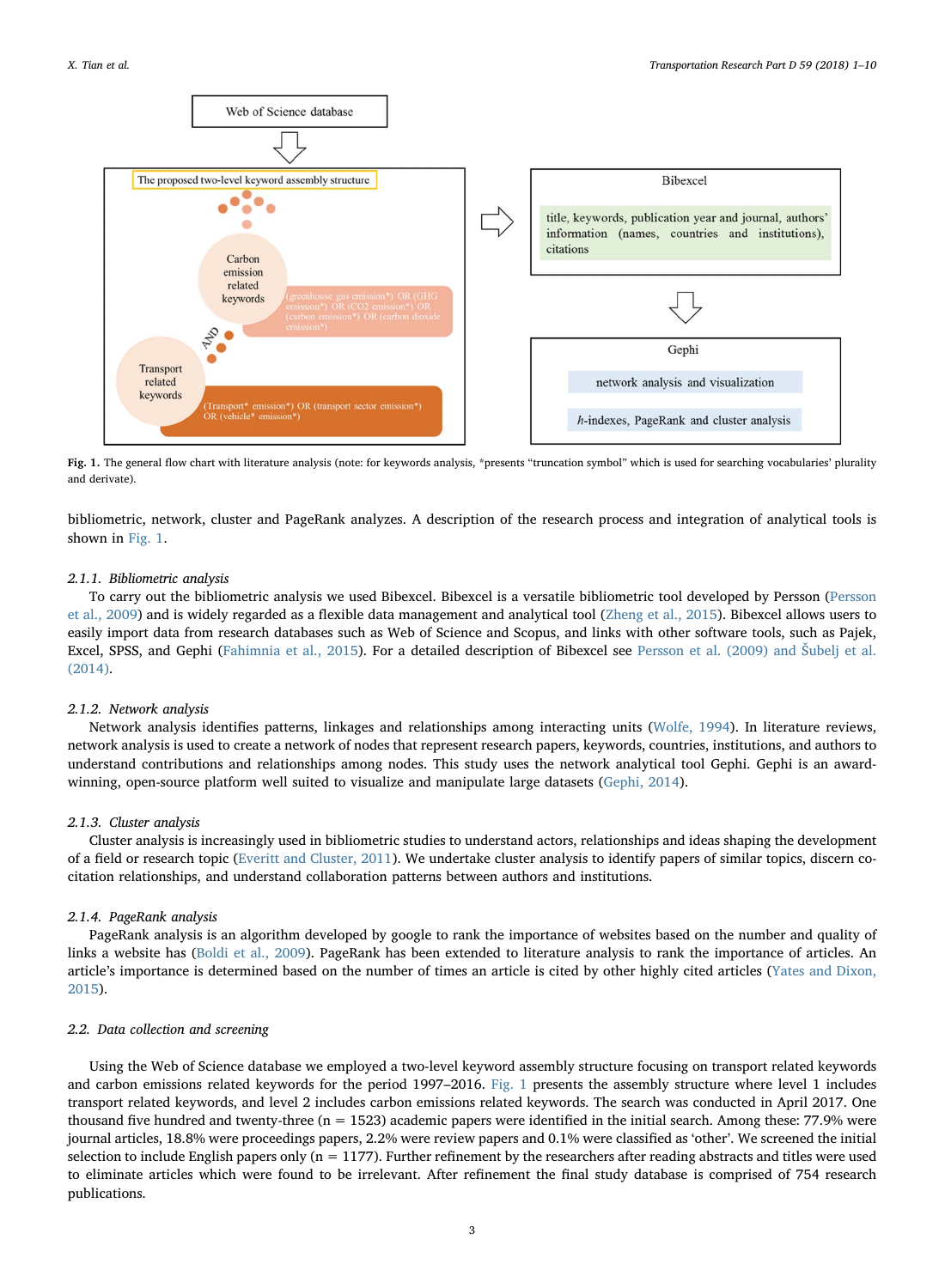<span id="page-3-1"></span>

Fig. 2. General performance of selected publications from 1997 to 2016.

## <span id="page-3-0"></span>3. Results

## 3.1. General performance of selected publications

Academic interest in subjects considering carbon emissions from the transportation sector increased substantially over the study period. [Fig. 2](#page-3-1) presents results by year for total number of publications (TP), total number of authors (TA), average citations per paper (ACP) and total number of publishing countries (TPC). Total publications between the years 1997 and 2016 increased slowly per year until 2008 then much more rapidly from 2009 onward. The increase in total number of authors reveals a similar trend increasing dramatically over the study period from 10 in 1997 to 416 in 2016, an increase of over 40 times. Average citations per paper doubled between the years 1997 to 2016. Researchers from more countries worked on the topic as well. Total publishing countries increased from 1 in 1997 to 36 in 2016.

The upward trend in research parallels growing international attention to understand and reduce greenhouse gas emissions. In 1995, the Intergovernmental Panel on Climate Change (IPCC) estimated the first global account of greenhouse gas emissions identifying the transportation sector as a major contributing sector to global greenhouse gas emissions. The Kyoto Protocol subsequently labeled the sector a priority area for wealthy countries to address as part of their reduction plans [\(Programme, 1995](#page-9-11)).

#### 3.2. Performance of countries, institutions and authors

Higher number of publications by a respective author, institution, or country is not necessarily equivalent to influence. To determine influence we also report h-index values to compare the contributions of authors, institutions and countries. H-index was proposed by Hirsch (year) to characterize the scientific output of a researcher as an estimate of the importance, significance, and broad impact of a scientist's cumulative research contributions ([Bornmann et al., 2011; Hirsch, 2005](#page-8-13)). [Fig. 3](#page-4-0) presents h-index scores for author/institution/country. An author's, institution's, or country's proximity to the dashed line, distinguishes their academic contribution. The dashed line is where  $y = x$ . X represents the total number of publications and y represents h-index. A large gap, for example, between total number of publications and h-index for a country/institution/author would indicate high output but with minimal influence. [Fig. 3](#page-4-0) also displays collaboration between different countries/institutions/authors to reveal the important role of collaboration in supporting the advancement of influential research.

#### 3.2.1. Performance of countries

Scholars from 61 different countries published research on transportation related carbon emissions between the years 1997–2016 ([Fig. 3](#page-4-0) CO). The majority of publications originated from 10 countries ( $n = 650, 86\%$ ). Among those, the United States accounted for a third of publications (33.7%), followed by China (15.5%), United Kingdom (9.2%), Canada (4.8%), Japan (4.6%), Germany (4.5%), Spain (4.1%), Italy (3.6%), South Korea (3.2%) and Australia (3.1%). The top three countries in terms of total publications, United States, China and United Kingdom had the highest research influence scores as well.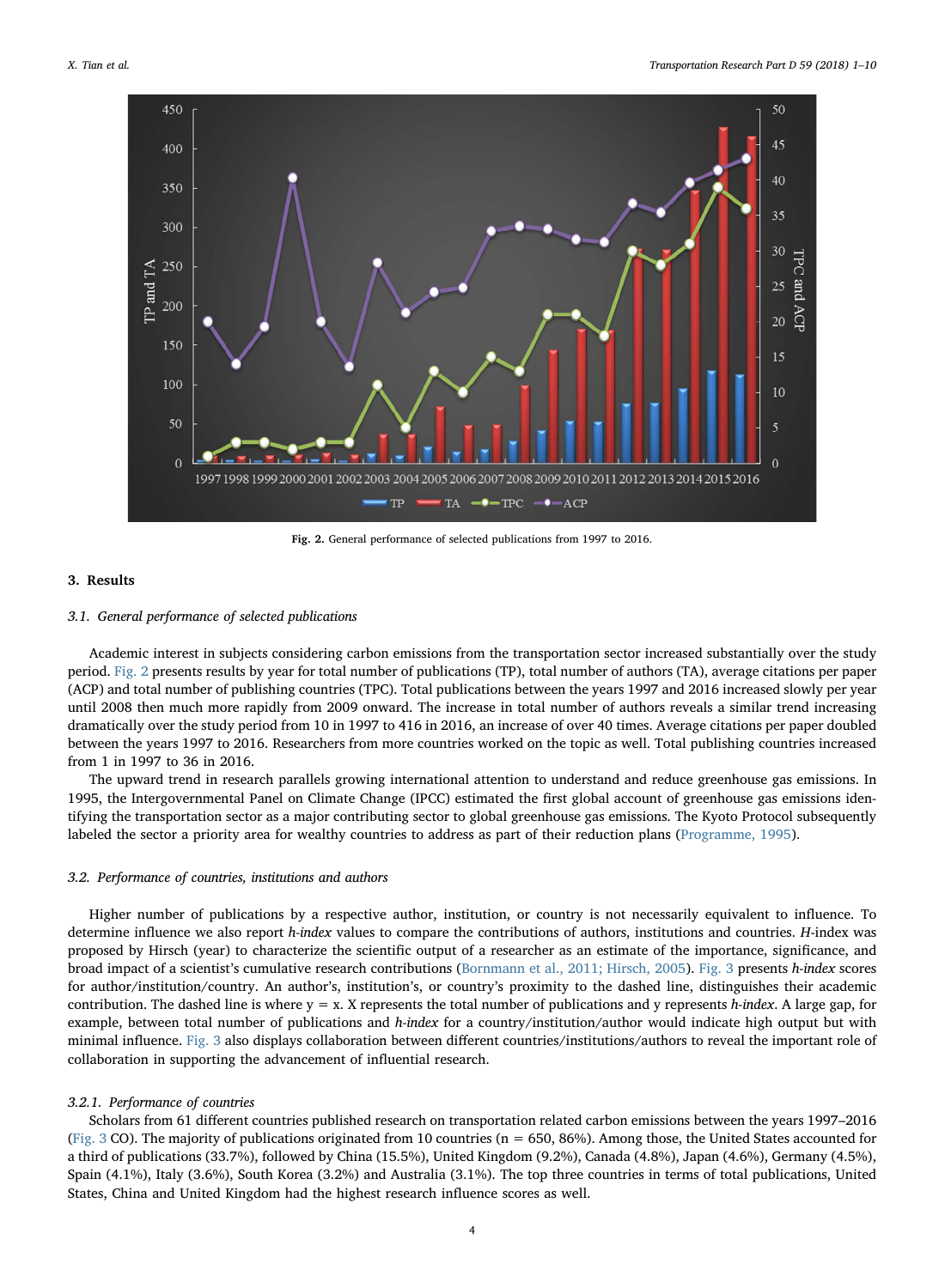<span id="page-4-0"></span>

Fig. 3. Performance of countries (CO), institutions (IN) and authors (AU).

Among the top publishing countries all of them belong to OECD except China. As OECD countries generate the most transportation related greenhouse gas emissions their respective research contribution makes sense [\(Schipper et al., 1997](#page-9-12)). With a rapidly expanding economy and growing transportation sector, China is also challenged to identify opportunities to reduce transportation related carbon emissions. As the transportation sector depends heavily on crude oil as an energy source, countries such as China and United States rely heavily on oil imports to support domestic demand. Interestingly, research on transportation related carbon emissions from China and the United States are often framed around energy security in addition to climate change [\(Morrow et al.,](#page-9-13) [2010; Wang et al., 2007](#page-9-13)).

In terms of academic cooperation between countries, USA researchers have the highest level of cooperation with other countries. Researchers in USA have collaborated frequently with China (29 joint papers), United Kingdom (8 joint papers) and Italy (6 joint papers). Researchers from the United Kingdom have the second highest level of cooperation with other countries, including USA (8 joint papers), China (6 joint papers) and Canada (5 joint papers). China has the third highest level of cooperation, including USA (29 joint papers, United Kingdom (8 joint papers) and Canada (5 joint papers). Cooperation between developed countries is more frequent than with developing countries. China is a notable exception as the government invests substantial funds to support joint research with developed countries to address environmental problems in China. China's emphasis on academic cooperation is considered an important approach to help advance technological development and policies to reduce carbon emissions in the transportation sector.

#### 3.2.2. Performance of institutions

Seven hundred and seventy-six institutions conducted research on transportation related carbon emissions between the years 1997 and 2016 ([Fig. 3](#page-4-0) IN). Researchers from Tsinghua University published 34 articles, followed by Argonne National Laboratory (19 articles), University of California Berkeley (16 articles), University of Michigan (14 articles) and University of California, Davis (13 articles). Using h-index values as a metric of total contribution value, Tsinghua University, Argonne National Laboratory, University of Michigan, North Carolina State University and University of California Berkeley contributed research with the highest academic influence. In terms of cooperation, Tsinghua University collaborated most often with other institutions, notably, Argonne National Laboratory and University of Michigan.

## 3.2.3. Performance of authors

[Fig. 3](#page-4-0) (AU) presents total publications and h-index scores of the top 17 most productive authors (6 publications or more). He KB and Wu Y have the most publications and highest h-index scores. In terms of collaboration, He KB from Tsinghua University has the largest author node, co-authoring articles with Huo H and Zhang Q on the subject of fuel economy of the road transport sector. Liu H has the second largest author node co-authoring papers with Hao JM and Wu Y on control strategies for vehicle emissions.

## 3.3. Performance of journals, citations and keywords

Articles on transportation related carbon emissions have been published in a wide variety of journals. We examined journal titles, citations and keywords to identify topic areas, key themes and influential articles.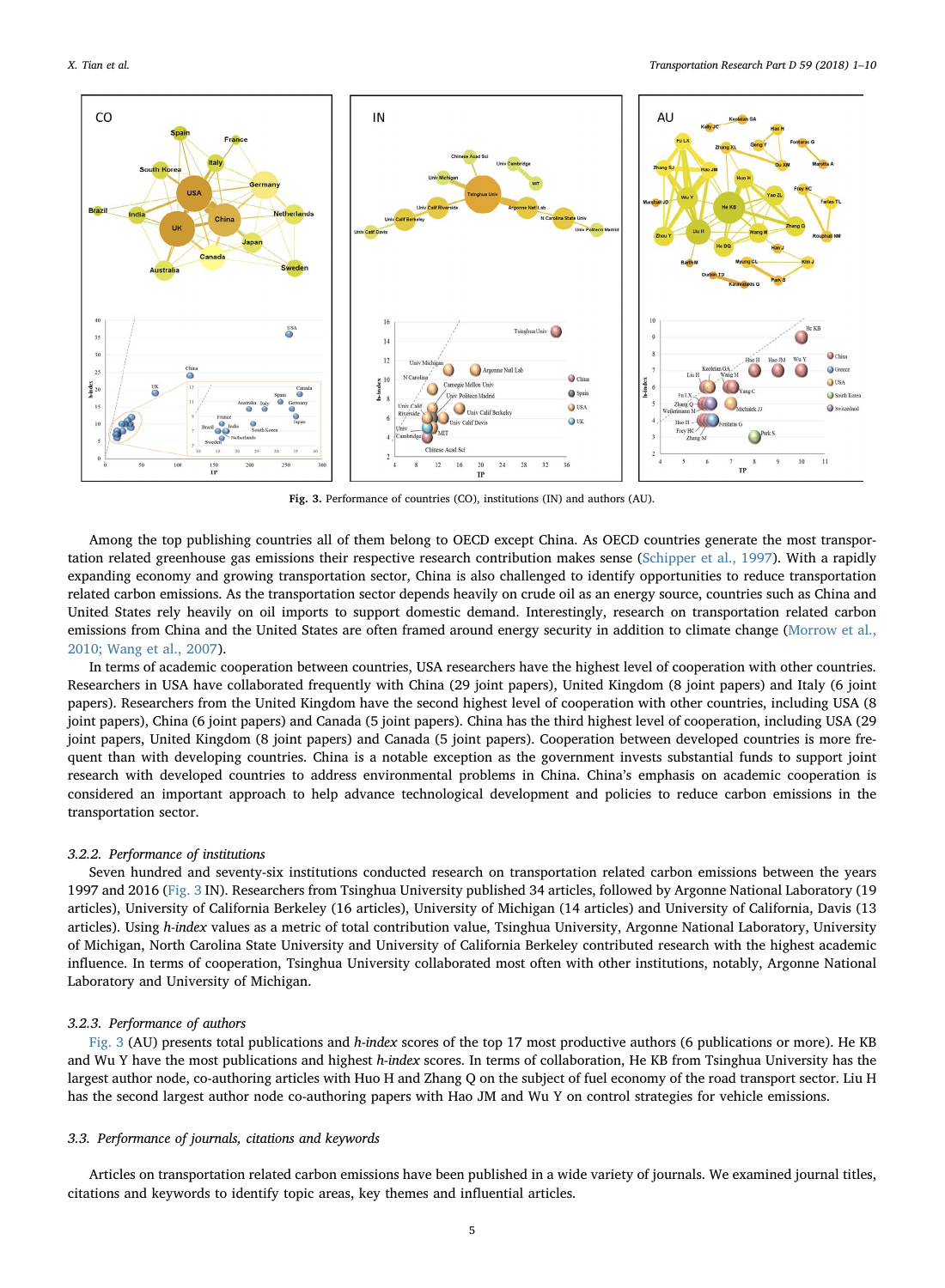#### <span id="page-5-0"></span>Table 1

Top 15 journals from 1997 to 2016.

| Journal                                                  | Amount | Percentage | Impact factor |
|----------------------------------------------------------|--------|------------|---------------|
| <b>Energy Policy</b>                                     | 69     | 9.15%      | 3.045         |
| Transportation Research Part D-Transport and Environment | 60     | 7.96%      | 1.864         |
| Atmospheric Environment                                  | 42     | 5.57%      | 3.459         |
| <b>Transportation Research Record</b>                    | 40     | 5.31%      | 0.522         |
| Energy                                                   | 36     | 4.77%      | 4.292         |
| Environmental Science & Technology                       | 35     | 4.64%      | 5.393         |
| <b>Applied Energy</b>                                    | 32     | 4.24%      | 5.746         |
| Transportation Research Part A-Policy and Practice       | 15     | 1.99%      | 1.994         |
| Journal of the Air & Waste Management Association        | 15     | 1.99%      | 1.613         |
| <b>Transport Policy</b>                                  | 14     | 1.86%      | 1.522         |
| Journal of Cleaner Production                            | 13     | 1.72%      | 4.959         |
| International Journal of Sustainable Transportation      | 11     | 1.46%      | 3.209         |
| Energies                                                 | 10     | 1.33%      | 2.077         |
| Science of the Total Environment                         | 8      | 1.06%      | 3.976         |
| International Journal of Hydrogen Energy                 | 8      | 1.06%      | 3.205         |

## 3.3.1. Journals analysis

The 754 articles considered in our analysis were published in 237 different journals. The top 15 journals publishing articles on the subject (listed in [Table 1](#page-5-0)) account for 54% of total publications. Among these journals, *Energy Policy* has the most publications addressing transportation related carbon emissions (69 articles), followed by Transportation Research Part D-Transport and Environment (60 articles), Atmospheric Environment (42 articles) and Transportation Research Record (40 articles). The subject matter descriptions of the top 15 journals include energy consumption and/or carbon emissions. Several journals including Transportation Research Part D explicitly identify environmental impacts of transportation as a theme. Atmospheric Environment is not a transportation specific journal, but focusing on impacts of the changing atmospheric composition on human health, air quality, climate change, and ecosystems.

## 3.3.2. Citation analysis

The articles analyzed cited 21,694 references. The top 15 most cited references are shown in [Table 2.](#page-6-0) In order to identify the relationships between co-citing references, we used cluster analysis to identify co-citing networks ([Fig. 4](#page-7-0)). PageRank identifies the lead papers of each cluster and prevalent topics. As depicted in [Fig. 4,](#page-7-0) there are 4 main co-citing networks. The largest cluster has 18 papers based on Yang C, 2009 (PageRank: 0.0988), focusing on life cycle assessment and scenario analysis. The second largest cluster has 13 papers based on Wang WW, 2011 (PageRank: 0.0377) focusing on driving factors, decomposition analysis and passenger transport. The third cluster includes 12 papers based on Yan X, 2009 (PageRank: 0.1199), focusing on road transport, energy consumption and vehicle emissions. The fourth cluster has 6 papers based on Vliet, 2011 (PageRank: 0.0345) focusing on electric vehicles and fuel economy.

#### 3.3.3. Keywords analysis

Among the 754 selected publications, 594 included keywords. One thousand seven hundred and thirty-one different keywords were used. Some keywords with the same meaning were considered as one entry for analysis purposes. For example, "GHG emissions", "greenhouse gas emissions" and "transportation sector", "transport sector", are commonly used keywords that have the similar meanings. Scrubbing for overlap in meanings, 1503 different keywords were analyzed further. Seventy-four percent (74%) of keywords appeared only once while 2% of keywords were used at least 10 times. In addition to examining keywords most commonly used, we categorized keywords by topic category, methodology, study region, and purpose. [Fig. 5](#page-7-1) presents most used keywords (ten times or more) by reference category.

For topic category, central themes focused on describing current emissions from the transportation sector, and strategies to decrease future emissions. Key sub-categories include, transportation, emissions, energy, mode and technology. Within the transportation category, road transport, was the most researched area, with electric vehicle as the most common topic. The second most frequent topic category was emissions and specifically  $CO<sub>2</sub>$  emissions. The energy sub-category was dominated by fuel related keywords such as natural gas and alternative fuels. Within the mode category, vehicle type choice, travel behavior, and transport mode selection were the most common sub topics. The technology topic category relates to technological and design interventions, with keywords: vehicle design, carbon capture and storage (CCS), torque control strategy being the most prevalent.

In terms of methodology, life cycle assessment was the most common method listed in keywords followed by decomposition analysis, agent-based modelling, and systems analysis. Life cycle assessment was most often used to quantify the greenhouse gas emissions and other environmental impacts of technology over its lifespan. For example, the well cited article by [Samaras and](#page-9-14) [Meisterling \(2008\)](#page-9-14) reported the life cycle GHG emissions of plug-in hybrid vehicles demonstrating that GHG emissions depend not only on the vehicle and battery characteristics but also on the GHG intensity of the electricity and liquid fuel used to power the vehicle ([Samaras and Meisterling, 2008\)](#page-9-14).

China is the most commonly studied region identified by keywords, followed by Europe and USA. Associated keywords include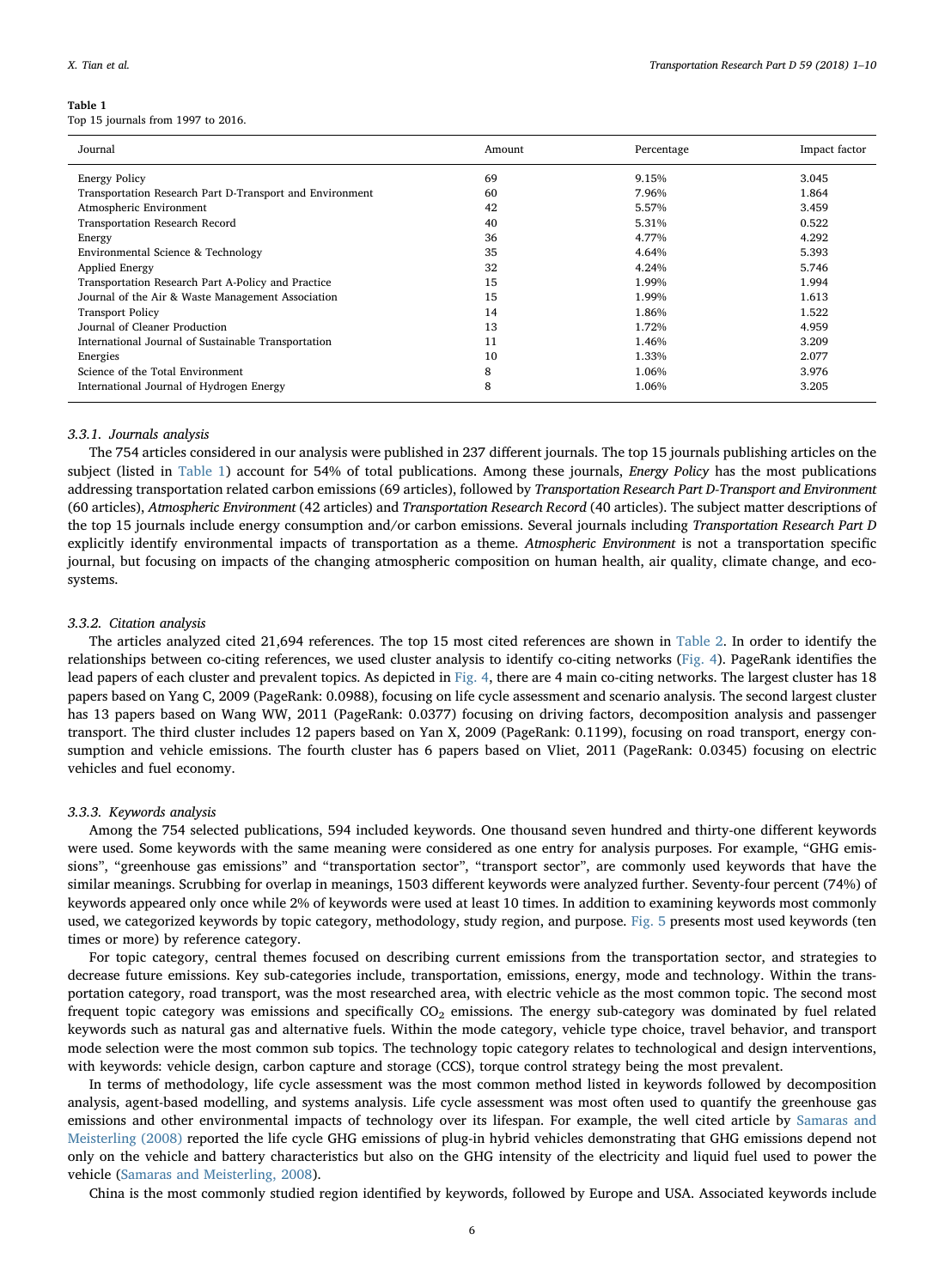X. Tian et al. *Transportation Research Part D 59 (2018) 1–10*

<span id="page-6-0"></span>

| Table 2 | Top 15 most cited references from 1997 to 2016.                                                                                     |                           |                        |                                                              |                 |          |
|---------|-------------------------------------------------------------------------------------------------------------------------------------|---------------------------|------------------------|--------------------------------------------------------------|-----------------|----------|
| Year    | Title                                                                                                                               | Country                   | Author                 | Journal                                                      | Citations       | PageRank |
| 2008    | Life cycle assessment of greenhouse gas emissions from plug-in hybrid vehicles:<br>implications for policy                          | USA                       |                        | Samaras and Meisterling Environmental Science & Technology   | 38              | 0.0321   |
| 2005    | Oil consumption and CO <sub>2</sub> , emissions in China's road transport: current status, future<br>rends, and policy implications | China, USA                | He et al.              | Energy Policy                                                | 26              | 0.0380   |
| 2009    | Reduction potentials of energy demand and GHG emissions in China's road transport United Kingdom<br>sector                          |                           | Yan and Crookes        | <b>Energy Policy</b>                                         | 24              | 0.0346   |
| 1997    | Energy use and carbon emissions from freight in 10 industrialized countries: An<br>analysis of trends from 1973 to 1992             | USA                       | Schipper et al.        | Transportation Research Part D Transport &<br>Environment    | $\overline{17}$ | 0.0206   |
| 2009    | factors and policy options<br>Transport sector CO <sub>2</sub> , emissions growth in Asia: Underlying                               | USA                       | Timilsina and Shrestha | Energy Policy                                                | 17              | 0.0248   |
| 2007    | CO <sub>2</sub> mitigation scenarios in China's road transport sector                                                               | China                     | Wang et al.            | Energy Conversion and Management                             | $\overline{16}$ | 0.0272   |
| 1997    | A decomposition analysis<br>Factors underlying transportation CO <sub>2</sub> emissions in the USA.                                 | USA                       | Lakshmanan             | Transportation Research Part D: Transport and<br>Environment | $\overline{16}$ | 0.0206   |
| 2013    | Comparative Environmental Life Cycle Assessment of Conventional and Electric<br>/ehides                                             | Norway                    | Hawkins et al.         | Journal of Industrial Ecology                                | 15              | 0.0185   |
| 2010    | Scenario analysis on alternative fuel/vehicle for China's future road transport: Life-<br>cycle energy demand and GHG emissions     | China                     | Ou et al.              | Energy Policy                                                | $\overline{15}$ | 0.0282   |
| 2011    | The Pollution-Routing Problem                                                                                                       | United Kingdom,<br>Canada | Bektas and Laporte     | Transportation Research Part B: Methodological               | 15              | 0.0065   |
| 2008    | Environmental and Energy Implications of Plug-In Hybrid-Electric Vehicles                                                           | USA                       | Stephan and Sullivan   | Environmental Science & Technology                           | $\overline{15}$ | 0.0187   |
| 1996    | CO <sub>2</sub> emissions from passenger transport                                                                                  | USA                       | Scholl et al.          | <b>Energy Policy</b>                                         | $\overline{1}$  | 0.0218   |
| 2007    | Fuel Efficiency and Motor Vehicle Travel: The Declining Rebound Effect                                                              | USA                       | Small and Dender       | The Energy Journal                                           | $\overline{14}$ | 0.0113   |
| 2011    | Fuel conservation and GHG (Greenhouse gas) emissions mitigation scenarios for<br>China's passenger vehicle fleet                    | China                     | Hao et al.             | Energy                                                       | $\overline{4}$  | 0.0216   |
| 2009    | Transport Energy and CO <sub>2</sub> : Moving towards Sustainability                                                                | France                    | EA                     | Sourceoecd Energy                                            | $\overline{1}$  | 0.0203   |

Footnote: CO2-carbon dioxide; GHG-Greenhouse gas; IEA-International Energy Agency. Footnote: CO2-carbon dioxide; GHG-Greenhouse gas; IEA-International Energy Agency.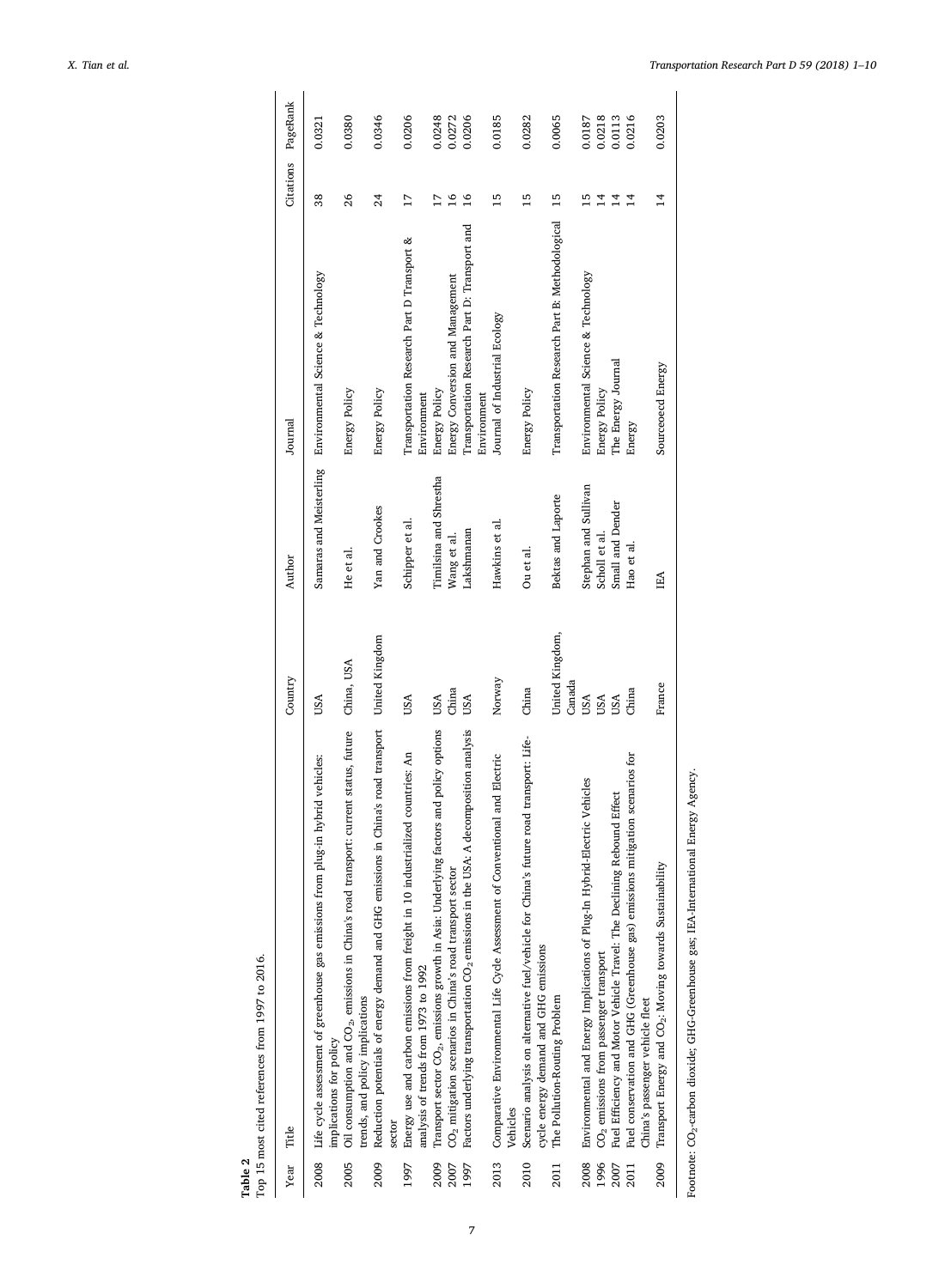<span id="page-7-0"></span>

Fig. 4. The cluster structure of the given co-citing network.

<span id="page-7-1"></span>

Fig. 5. Research topics from keywords.

climate change, air pollution, air quality and management of transport carbon emission. Other subtopics raised include: energy efficiency, supply chain management, and cap-and-trade. In respect to the purpose category, keyword themes included environmental, energy, transport and climate change.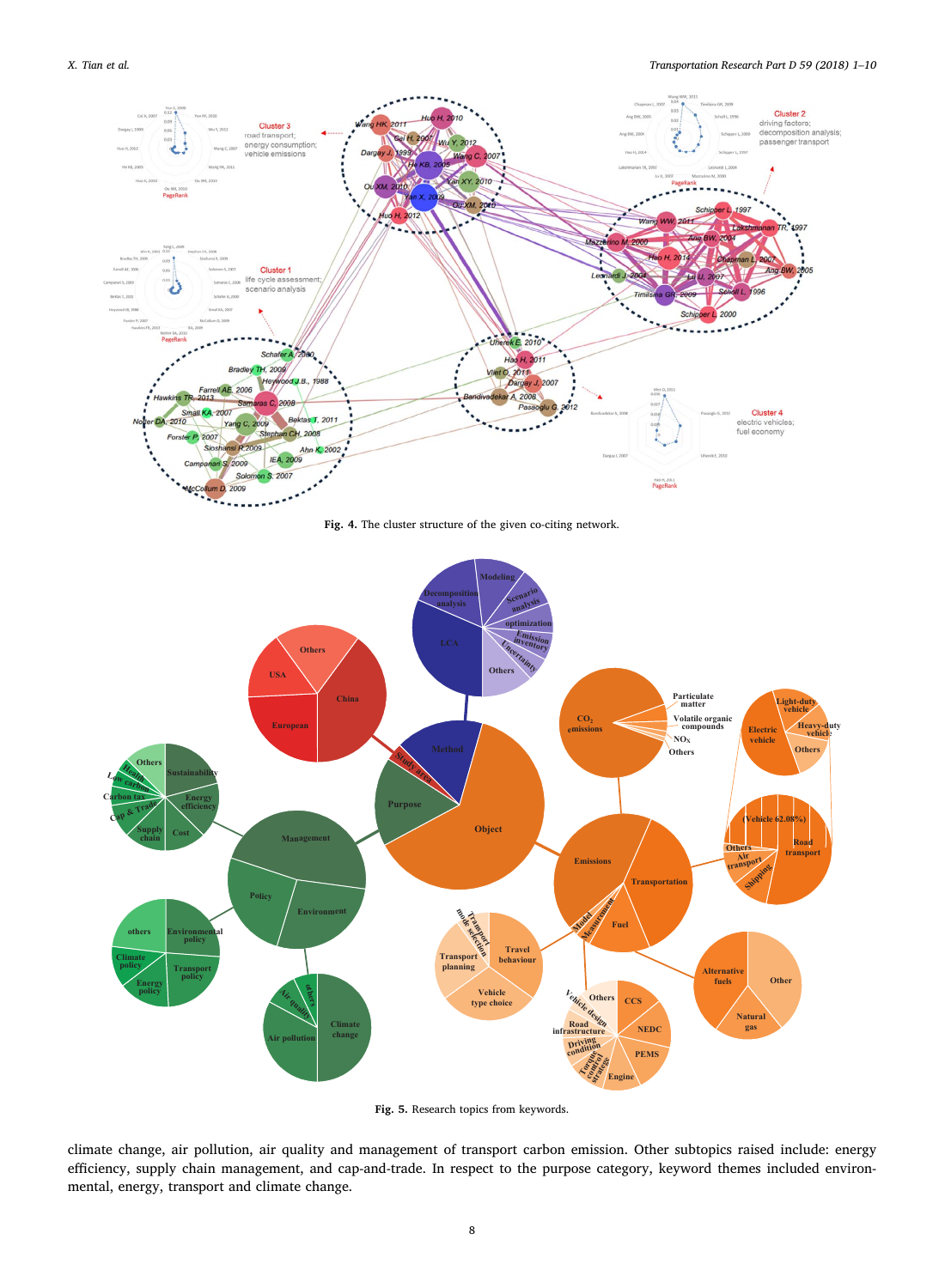## <span id="page-8-8"></span>4. Conclusions and directions for future research

In this study, we conducted a comprehensive review of the scientific literature on transportation related carbon emissions using qualitative and quantitative research tools. Our systematic approach combined bibliometric and complex network analyzes providing the most complete review of carbon emissions research in the transportation sector to date. Our results show that number of publications, the total number of authors, average citations per year per paper and the total numbers of countries conducting research had all increased substantially between the years 1997 and 2016. Authors from the USA, China and United Kingdom published the most articles and articles with the highest academic influence. Tsinghua University from China is the leading institution in carbon emissions research in the transportation sector and exhibited a high level of cooperation with other institutions such as Argonne National Laboratory and University of Michigan. The two most widely published authors are He KB and Wu Y from China. He KB is the most widely cited author and has published the most influential body of work. The journals Energy Policy, Transportation Research Part D-Transport and Environment, Atmospheric Environment and Transportation Research Record have published the most articles on carbon emissions in the transportation sector. Our analysis of reference citations identified 4 clusters of co-citing networks. The most remarkable cluster includes 18 papers centered on Yang C, 2009 (PageRank: 0.0988), discussing life cycle assessment and scenario analysis.

Based on our research and additional keyword analysis we have identified three key areas receiving the most research attention: alternative fuels (especially renewable and sustainable energy sources), technological advancements of transportation components, and optimizing vehicle design and transportation systems to promote behavior change. Emerging popular topics include marketbased approaches to reduce carbon emissions such as a carbon tax, reduction credit trading and cap-and-trade.

Based on trends and gaps in the literature, we conclude with a list of important future research topics. We encourage more research that discusses social and economic costs and system wide impacts of a specific technology, infrastructure investment or policy change and not just potential emissions reductions. For instance, it is crucial to investigate how the application of renewable energy sources can help mitigate the overall GHG emissions from transport sector. We also encourage greater use of modeling to identify optimal pathways for reducing transportation related carbon emissions that consider impacts and relationships with other industrial sectors. In addition, we recommend that future research emphasize not only carbon emissions but also  $NO_{X}$ , CO,  $PM_{2.5}$ given the overlap in emission sources and control strategies. Finally, we see opportunities for more research focused on changing behaviors around transportation choices and understanding the impacts of changing social practices such as online shopping on transportation supply chains.

## Acknowledgement

This study is supported by the Natural Science Foundation of China (71704104, 71690241, 71461137008, and 71325006), China Postdoctoral Science Foundation, the Fundamental Research Funds for the Central Universities through Shanghai Jiao Tong University (16JCCS04), the Shanghai Municipal Government (17XD1401800), and Yunnan Provincial Research Academy of Environmental Science.

#### Appendix A. Supplementary material

Supplementary data associated with this article can be found, in the online version, at [http://dx.doi.org/10.1016/j.trd.2017.12.](http://dx.doi.org/10.1016/j.trd.2017.12.009) [009](http://dx.doi.org/10.1016/j.trd.2017.12.009).

#### References

<span id="page-8-6"></span>Aryanpur, V., Shafi[ei, E., 2015. Transition to alternative fuel vehicles and implications for energy demand and GHG emissions in Iran. Energy Environ. 26, 863](http://refhub.elsevier.com/S1361-9209(17)30774-5/h0005)–876. [Bishop, J.D.K., Martin, N.P.D., Boies, A.M., 2016. Quantifying the role of vehicle size, powertrain technology, activity and consumer behaviour on new UK passenger](http://refhub.elsevier.com/S1361-9209(17)30774-5/h0010) vehicle fleet energy use and emissions under diff[erent policy objectives. Appl. Energy 180, 196](http://refhub.elsevier.com/S1361-9209(17)30774-5/h0010)–212.

<span id="page-8-12"></span>[Boldi, P., Santini, M., Vigna, S., 2009. PageRank. Acm T Inform Syst 27, 1](http://refhub.elsevier.com/S1361-9209(17)30774-5/h0015)–23.

<span id="page-8-13"></span>[Bornmann, L., Mutz, R., Hug, S.E., Daniel, H.D., 2011. A multilevel meta-analysis of studies reporting correlations between the](http://refhub.elsevier.com/S1361-9209(17)30774-5/h0020) h-index and 37 different h-index [variants. J. Informet. 5, 346](http://refhub.elsevier.com/S1361-9209(17)30774-5/h0020)–359.

<span id="page-8-1"></span>[Chapman, L., 2007. Transport and climate change: a review. J. Transp. Geogr. 15, 354](http://refhub.elsevier.com/S1361-9209(17)30774-5/h0025)–367.

<span id="page-8-4"></span>[Cuda, P., Dincer, I., Naterer, G.F., 2012. Hydrogen utilization in various transportation modes with emissions comparisons for Ontario, Canada. Int. J. Hydrogen](http://refhub.elsevier.com/S1361-9209(17)30774-5/h0030) [Energy 37, 634](http://refhub.elsevier.com/S1361-9209(17)30774-5/h0030)–643.

<span id="page-8-7"></span>[Ehmke, J.F., Campbell, A.M., Thomas, B.W., 2016. Vehicle routing to minimize time-dependent emissions in urban areas. Eur. J. Oper. Res. 251, 478](http://refhub.elsevier.com/S1361-9209(17)30774-5/h0035)–494.

<span id="page-8-11"></span>Everitt, B., Hothorn, T., 2011. Cluster Analysis, Wiley.

<span id="page-8-9"></span>[Fahimnia, B., Tang, C.S., Davarzani, H., Sarkis, J., 2015. Quantitative models for managing supply chain risks: a review. Eur. J. Oper. Res. 247, 1](http://refhub.elsevier.com/S1361-9209(17)30774-5/h0045)–15.

<span id="page-8-2"></span>[Hao, H., Wang, H., Ouyang, M., 2011. Fuel conservation and GHG \(Greenhouse gas\) emissions mitigation scenarios for China](http://refhub.elsevier.com/S1361-9209(17)30774-5/h0050)'s passenger vehicle fleet. Energy 36, 6520–[6528.](http://refhub.elsevier.com/S1361-9209(17)30774-5/h0050)

<span id="page-8-0"></span>Hensher, D.A., Button, K.J., 2003. Handbook of transport and the environment.

<span id="page-8-10"></span>[Heymann, S., 2014. Gephi. Encycl. Soc. Network Anal. Min. 612](http://refhub.elsevier.com/S1361-9209(17)30774-5/h0060)–625.

[Hirsch, J.E., 2005. An index to quantify an individual's scienti](http://refhub.elsevier.com/S1361-9209(17)30774-5/h0065)fic research output. Proc. Natl. Acad. Sci. USA 102, 16569–16572.

<span id="page-8-3"></span>[Karplus, V.J., Paltsev, S., 2012. The economic, energy, and GHG emissions impacts of proposed 2017](http://refhub.elsevier.com/S1361-9209(17)30774-5/h0070)–2025 vehicle fuel economy standards in the United States. [Transp. Res. Rec. 2287, 132](http://refhub.elsevier.com/S1361-9209(17)30774-5/h0070)–139.

<span id="page-8-5"></span>Krause, J., Small, M.J., Haas, A., Jaeger, C.C., 2016. An expert-based bayesian assessment of 2030 German new vehicle CO<sub>2</sub> emissions and related costs. Transp. Policy [52, 197](http://refhub.elsevier.com/S1361-9209(17)30774-5/h0075)–208.

[Kumarappan, S., Joshi, S., Richardson, J., Richards, K., Saddler, J., Smith, C.T., et al., 2011. Trading greenhouse gas emission bene](http://refhub.elsevier.com/S1361-9209(17)30774-5/h0080)fits from biofuel use in US [transportation: challenges and opportunities. Biomass Bioenerg. 35, 4511](http://refhub.elsevier.com/S1361-9209(17)30774-5/h0080)–4518.